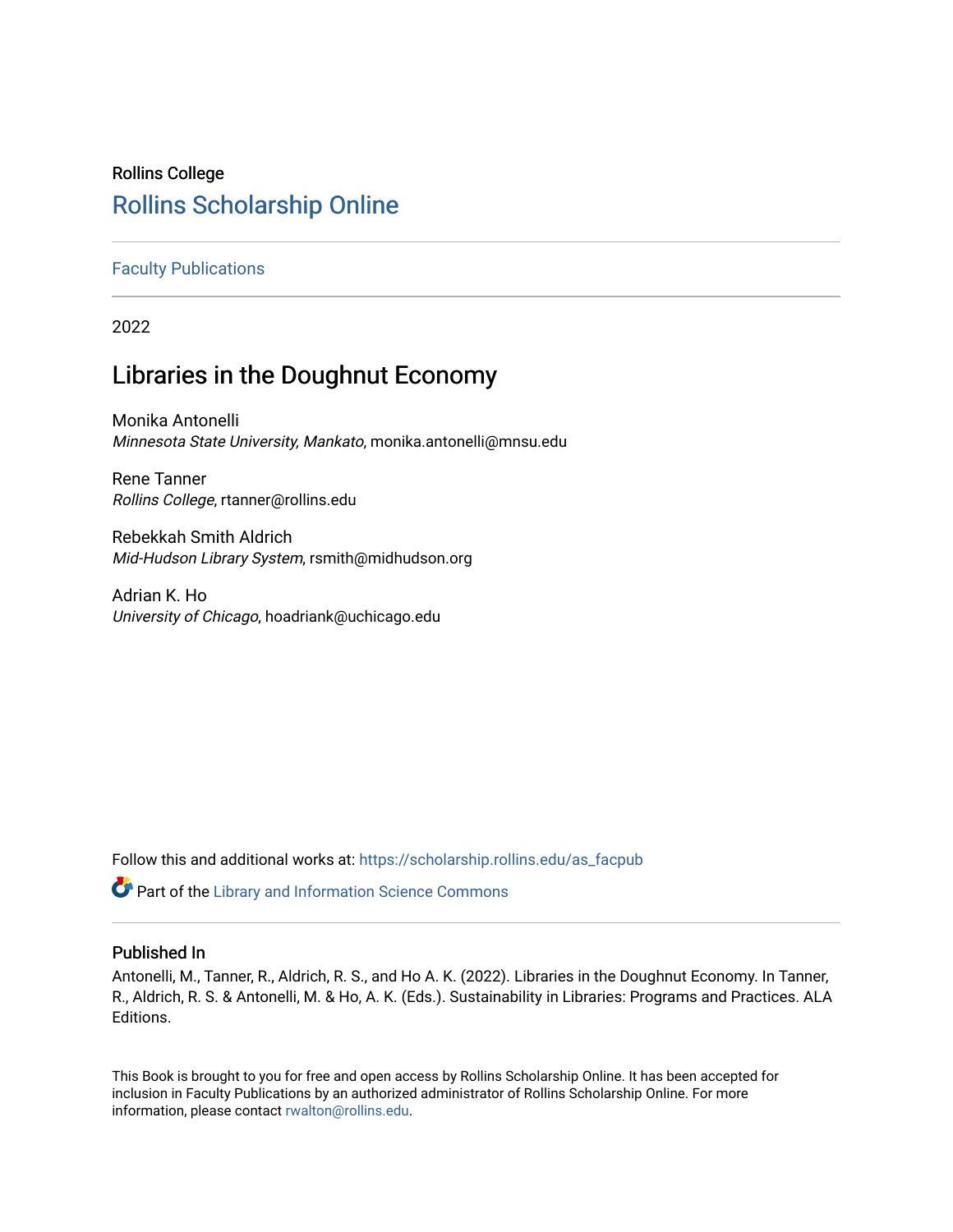# CHAPTER 12

# Libraries in the Doughnut Economy

MONIKA ANTONELLI, RENÉ TANNER, REBEKKAH SMITH ALDRICH, AND ADRIAN K. HO

**THE CURRENT CHALLENGES BROUGHT ON BY CLIMATE CHANGE REQUIRE BOLD** thinking and action to turn the tide. Small, incremental changes are absolutely necessary to help us think differently in our everyday lives so we become more aware of our personal impact on the environment; however, the level of change necessary to rapidly respond to the current effects of climate change and to mitigate the severity of future effects of climate change require a significant shift in the economics of our world.

Current economic thinking drives much of the damage done to the natural world. From excessive exploitation of natural resources for speedy production of consumer goods, to unscrupulous encouragement for mindless consumption and blatant negligence of massive wastefulness, our current economic model does not heed our planet and biodiversity as important sustainability issues.

In this chapter we will explore how libraries can lead the way to a bold new way of thinking that creates an inhabitable world centered on our well-being which supports the principles of doughnut economics. Our hope is that libraries can help break our culture from an addiction to growth and "business as usual" and transition it to be in service to humanity in a way that is regenerative and distributive by design.

## **What Is Doughnut Economics?**

The principles behind doughnut economics were conceived by revolutionary economist Kate Raworth to address and remedy current economic thinking and transform it for the twenty-first century.<sup>1</sup> Her work in economics spans the globe and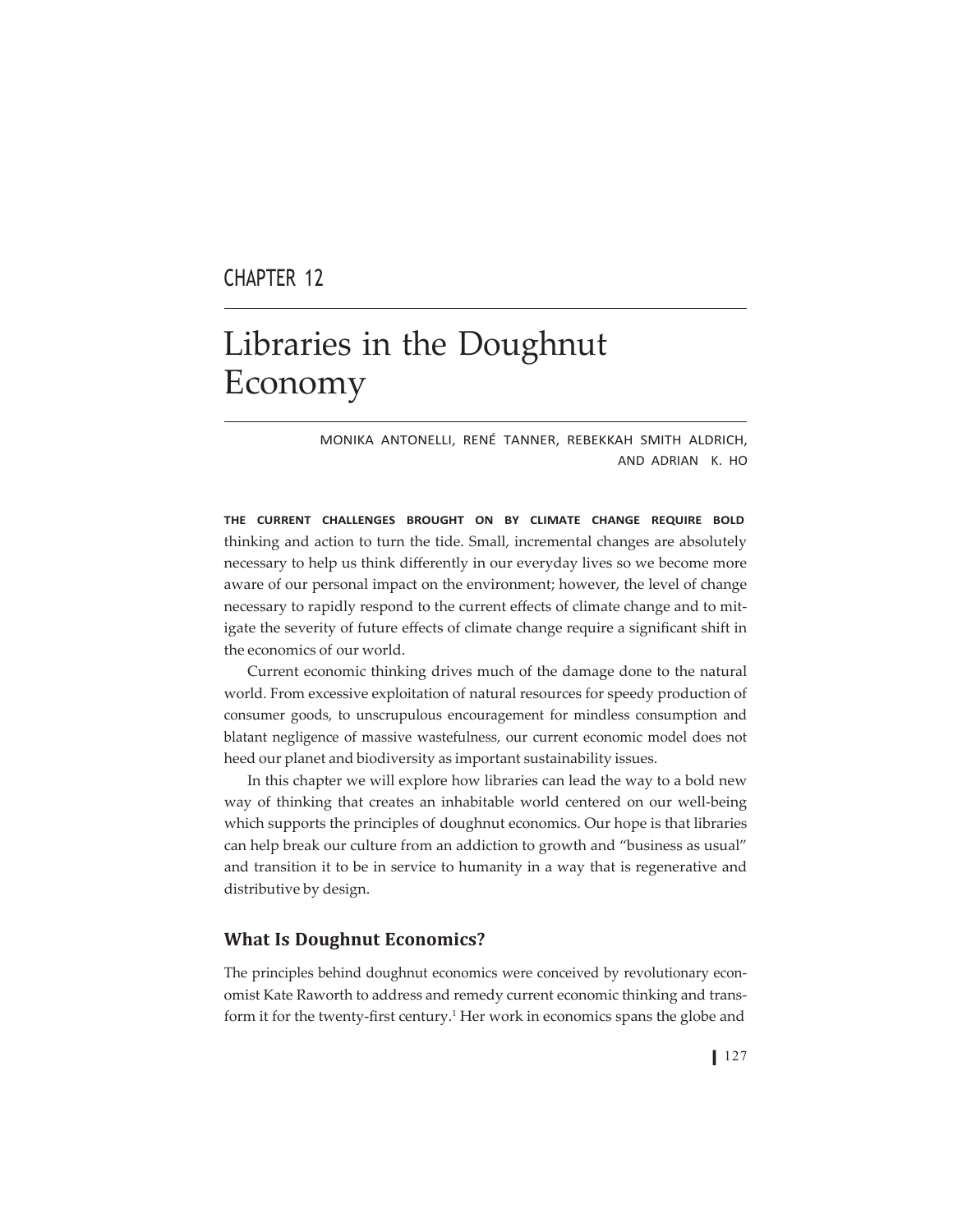reveals that mainstream economic ideas have trapped us in a narrow and biased view of the purpose and function of an economy. These outdated models must be replaced with new ideas that inspire and enable us to meet the needs of every person, allowing them to live with dignity and opportunity, within the bounds of the Earth's life-sustaining capacity. Economics is the language of public policy and this language shapes the mindset of society. What better way to change how we live on the planet than to change our thinking about how we make and spend our money?

The blueprints for this genesis are in the book, *Doughnut Economics,* where Kate Raworth questions the models that underpin our mindset, behavior, and fundamental understanding of economics. Raworth presents familiar graphs and demonstrates with research and compelling narrative that our twentieth-century economic models are outdated, unscientific, and destructive to the very foundation of life on the planet.

The effects of these models are far from neutral. For instance, the figure for supply and demand includes a fallacy that equilibrium is attained naturally through the interchange of competitive buyers and sellers and, therefore, total utility will be maximized and the best possible outcome will be realized for society through the free market. In reality, markets are complex, interconnected, and difficult to predict.

Likewise, she examines the concept of gross domestic product (GDP) and questions the goal of continuous growth by equating it to a plane that has taken off, but can never land. This economic concept also fails to answer why growth is the ultimate purpose of a culture. In addition, the GDP model operates under a misguided belief that prosperity is an inevitable outcome of growth, when, in reality, continuous growth depletes natural resources, destroys the planet's life support system, and eliminates human habitat.

Raworth goes on to ask the reader to bypass entrenched economic theories and instead begin with the basics of life where no one should fall short. With this as the starting point, we then create the economic thinking that would enable us to achieve an economy in service of life. In pursuit of this idea, the author created an illustration of what this balance would look like, and the image emerged in the shape of a doughnut (figure 12.1).

A pair of concentric rings is found in the diagram. The inner ring represents the social foundation and the outer ring represents the planet's ecological ceiling. Below the inner ring, the social foundation, we find "critical human deprivations such as hunger and illiteracy." Outside of the outer ring, the ecological ceiling "lies critical planetary degradation such as climate change and biodiversity loss." In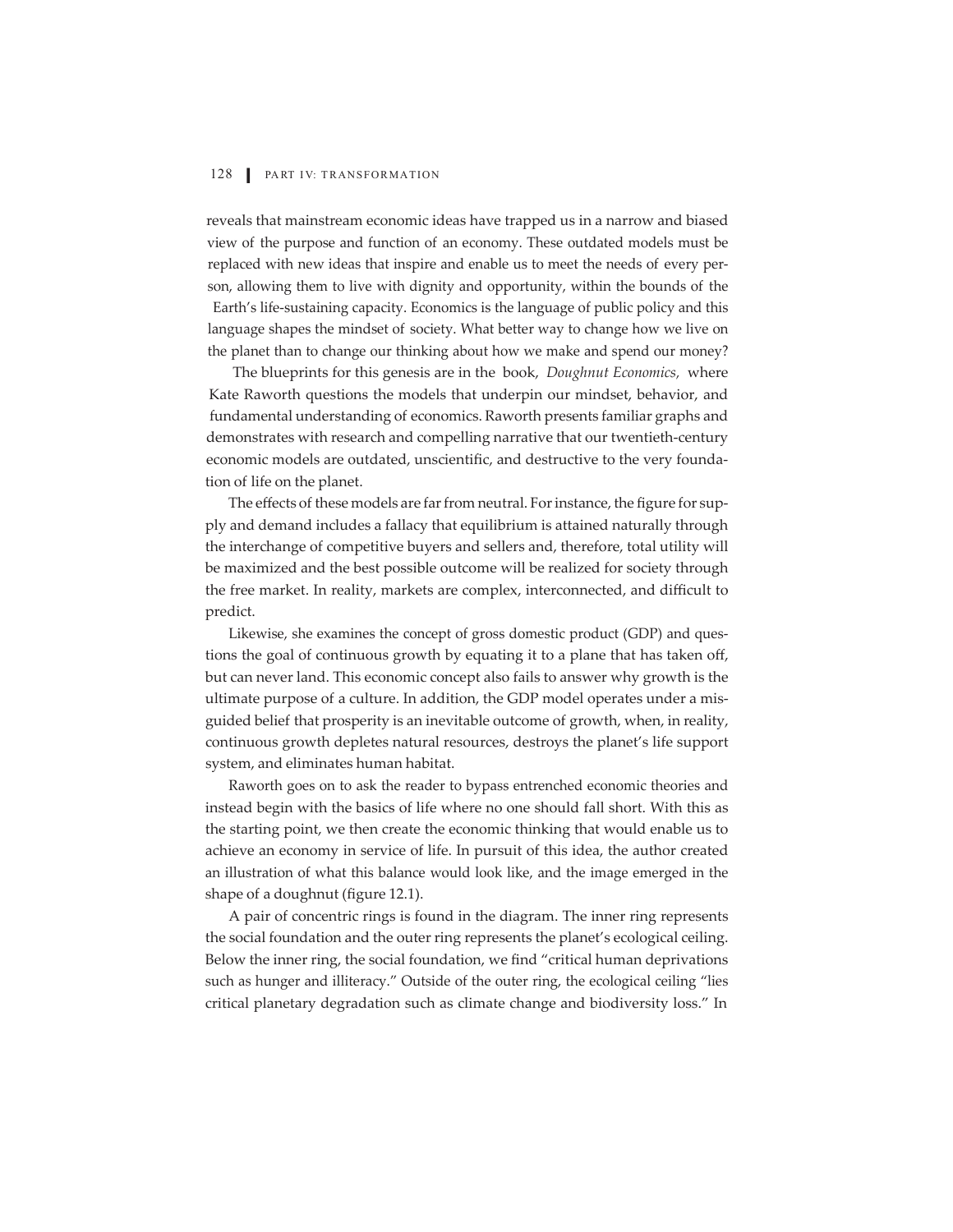#### CHAPTER 12: LIBRARIES IN THE DOUGHNUT ECONOMY 129



Credit: CC BY-SA 4.0 Wikimedia Doughnut (economic model); image adapted to black and white

between the two rings is what the author describes as the doughnut, the sweet spot in which humanity can meet the needs of everyone within the limits of the planet.

The image of the doughnut, conceived in 2011, drew international attention and was used as a reminder of the big picture during late-night meetings to finalize the United Nations Sustainable Development Goals (SDGs). The 17 goals were globally agreed upon by 193 member countries in 2015 and adopted by all member states of the United Nations. Raworth used the priorities specified by the United Nations SDGs, which consists of twelve social dimensions to establish the social foundation for the doughnut's inner boundary and thereby measure its shortfall.

Libraries worldwide are working to achieve the SDGs. The vast majority of the goals are set for 2030. The International Federation of Library Associations and Institutions (IFLA) is the international body representing the library and information profession and fully supports library integration of the SDGs. IFLA has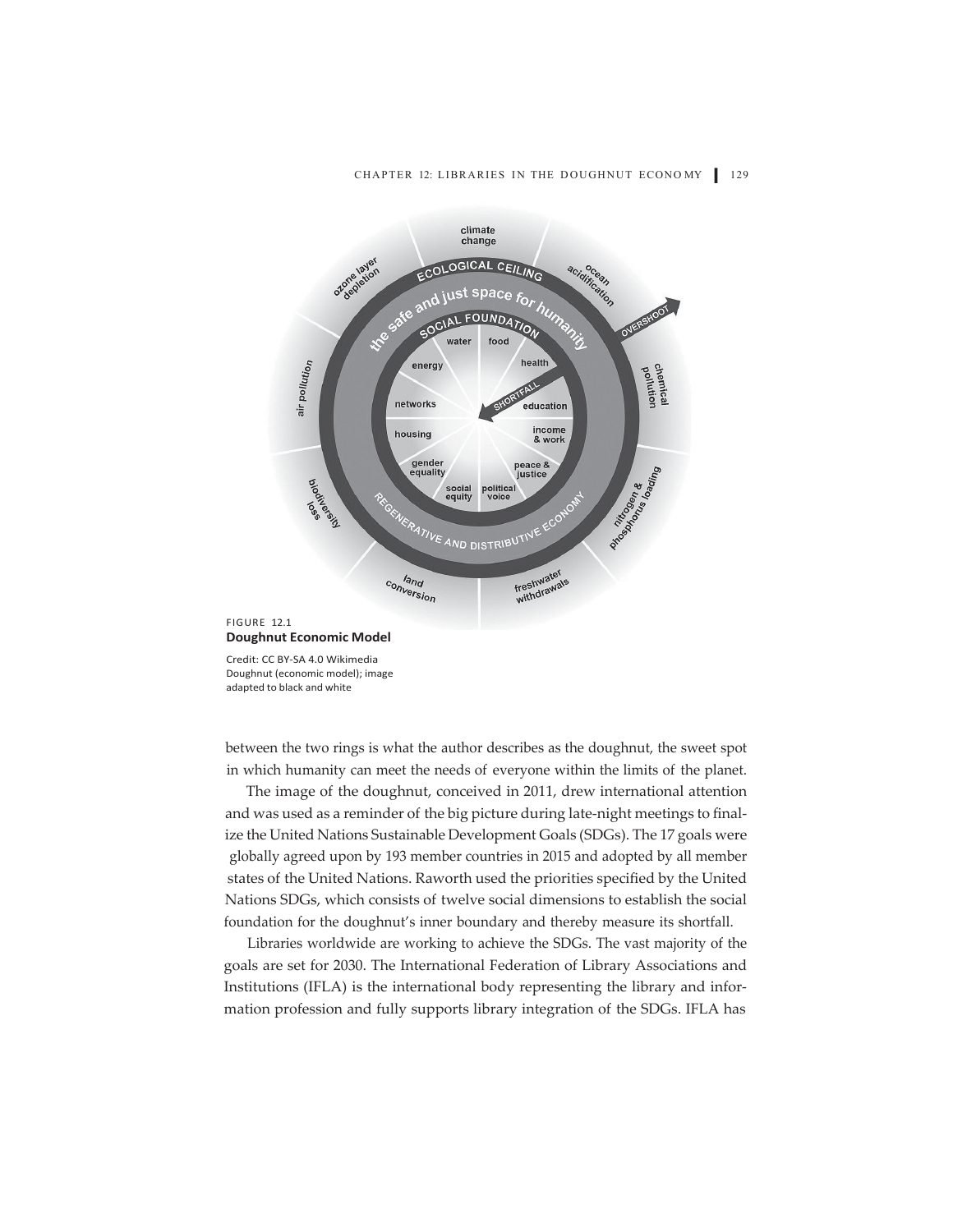prepared a variety of booklets, reports, data briefings, and an SDG storytelling flowchart for the Library Map of the World. The potential of libraries to improve the social foundation for human well-being is well recognized.

# **Seven Ways to Think Like a Twenty-First Century Economist**

Although libraries are reimagining new ways of sharing resources, writing sustainability policies, starting green teams, establishing seed libraries, planning sustainably resourced events, organizing repair cafés, providing disaster preparedness events, acknowledging racial injustice and working toward equity, and preparing the next generation of librarians to engage in the work of community empowerment, there is still much work ahead. For inspiration, we can look to Raworth who takes pencil to paper and crafts seven new economic principles designed to enable humans to thrive. These new economic principles are compatible with the core values of librarianship and in this chapter we propose that libraries can engage in the seven concepts to create services to address climate change, social injustice, and economic instability (table 12.1).

| ABI |  |
|-----|--|
|     |  |

| century economics                | Seven ways to transition from twentieth-<br>century economics to twenty-first                                                                                                                 | Seven ways libraries can help society<br>transition to a twenty-first century<br>economy                                                                                                                                                                                                                                                                                                                              |
|----------------------------------|-----------------------------------------------------------------------------------------------------------------------------------------------------------------------------------------------|-----------------------------------------------------------------------------------------------------------------------------------------------------------------------------------------------------------------------------------------------------------------------------------------------------------------------------------------------------------------------------------------------------------------------|
| 1. Change the<br>Goal            | Transform the GDP<br>growth-driven model<br>to a doughnut eco-<br>nomics model.                                                                                                               | Understand that the value of libraries is not<br>what they provide for free, but instead the<br>equity they can provide through the distribu-<br>tion of equitable services. We must work for<br>the equitable distribution of library services<br>and areas with the greatest needs should<br>receive an abundance of support.                                                                                       |
| 2. See the Big<br><b>Picture</b> | Transition from the<br>notion of self-con-<br>tained, disconnected<br>markets, and instead<br>embed the economy<br>within the society and<br>nature and power the<br>economy with the<br>sun. | Reimagine and measure how the library func-<br>tions using the triple bottom line definition<br>of sustainability: environmental steward-<br>ship, economic need, and social equity, and<br>embed the library in the economy by actively<br>engaging with community leaders, local gov-<br>ernments, and local businesses. Continually<br>identify emerging needs that expand access<br>to community-driven services. |

#### **Seven ways to transition into doughnut economics**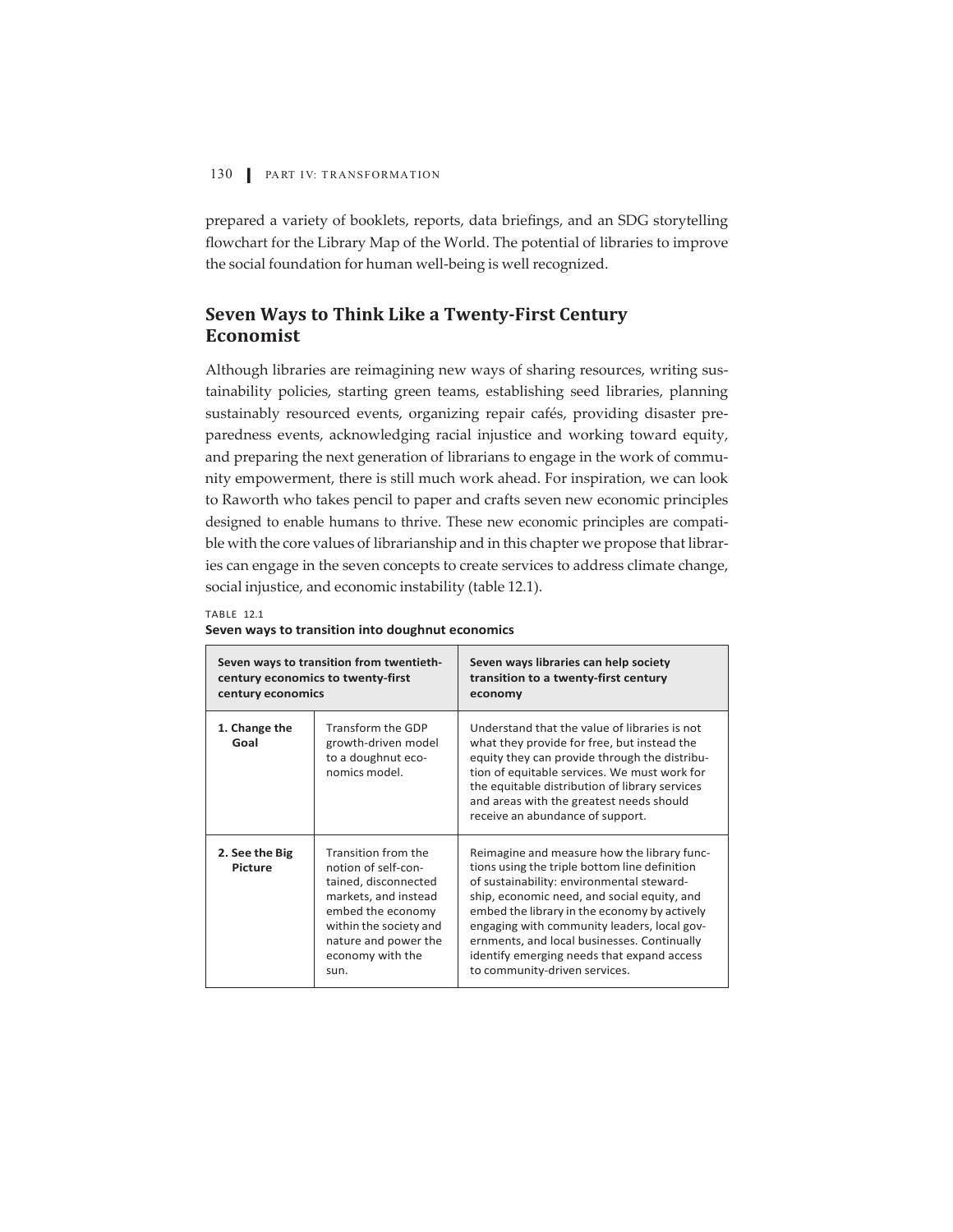| 3. Nurture<br>Human<br><b>Nature</b>   | Transition from the<br>notion that humans<br>are self-interested<br>and self-sufficient to<br>an understanding that<br>humans are social<br>and dependent on the<br>living world.                                                  | Highlight and value human relationships that<br>exemplify our care for one another and care<br>for nature. Apply the principle that human<br>relationships are at the heart of our workforce<br>as well as how we design and provide services<br>and programs. Increased empathy, diversity,<br>collaboration, compassion, and justice are the<br>best benchmarks for success.                                                                                                                                                                                   |
|----------------------------------------|------------------------------------------------------------------------------------------------------------------------------------------------------------------------------------------------------------------------------------|------------------------------------------------------------------------------------------------------------------------------------------------------------------------------------------------------------------------------------------------------------------------------------------------------------------------------------------------------------------------------------------------------------------------------------------------------------------------------------------------------------------------------------------------------------------|
| 4. Get Savvy<br>with<br><b>Systems</b> | Transition from the<br>idea that economic<br>principles adhere to<br>a simple supply and<br>demand model and<br>instead approach the<br>economy as a com-<br>plex and ever-evolv-<br>ing system.                                   | Understand that everything is connected<br>and interrelated. Every action has a reaction.<br>Library systems and processes will need to<br>be developed and redesigned to respond to<br>evolving needs. Systems thinking is needed<br>to solve some of our most difficult problems<br>and address the underlying feedback loops<br>in resource allocation, information delivery,<br>and accessibility. To understand the feedback<br>loops, we can measure the impact of our<br>interactions on human life rather than the<br>number of transactions.            |
| 5. Design to<br><b>Distribute</b>      | Inequality is a design<br>flaw; therefore, the<br>redistribution of<br>wealth is needed<br>particularly for wealth<br>created through<br>the control of land,<br>technology, knowl-<br>edge, enterprise, and<br>creation of money. | Sharing is the most recognizable service<br>that libraries offer. Redistributing the wealth<br>of information empowers individuals and<br>communities. Innovation in the information<br>commons must continue and include the<br>expansion of fair use, universal broadband<br>service, access to technology, community<br>makerspaces, and a reduction in disincentives<br>including the elimination of fines.                                                                                                                                                  |
| 6. Create to<br>Regenerate             | <b>Reposition humans</b><br>as fully participating<br>in the Earth's cyclic<br>processes of life.                                                                                                                                  | To honor the Earth's replenishing cycles of<br>creation, decay, and renewal, we can evaluate<br>our buildings for energy and water conserva-<br>tion, and design programs and practices that<br>recognize we are part of nature. In the natural<br>environment, biological nutrients are in an<br>endless cycle of consumption and regen-<br>eration. For the built environment, where<br>technical materials eventually break down,<br>we can reduce inefficiencies by extending the<br>useful life of items by restoring, reusing, and<br>recycling materials. |
| 7. Be Agnostic<br>about<br>Growth      | We need economies<br>that produce human<br>thriving whether or<br>not they grow.                                                                                                                                                   | Reprioritize our services in response to our<br>users' needs rather than based on what we<br>think they need. Services may not necessarily<br>need to expand to be successful. Letting go<br>of legacy services and refocusing can bring<br>success.                                                                                                                                                                                                                                                                                                             |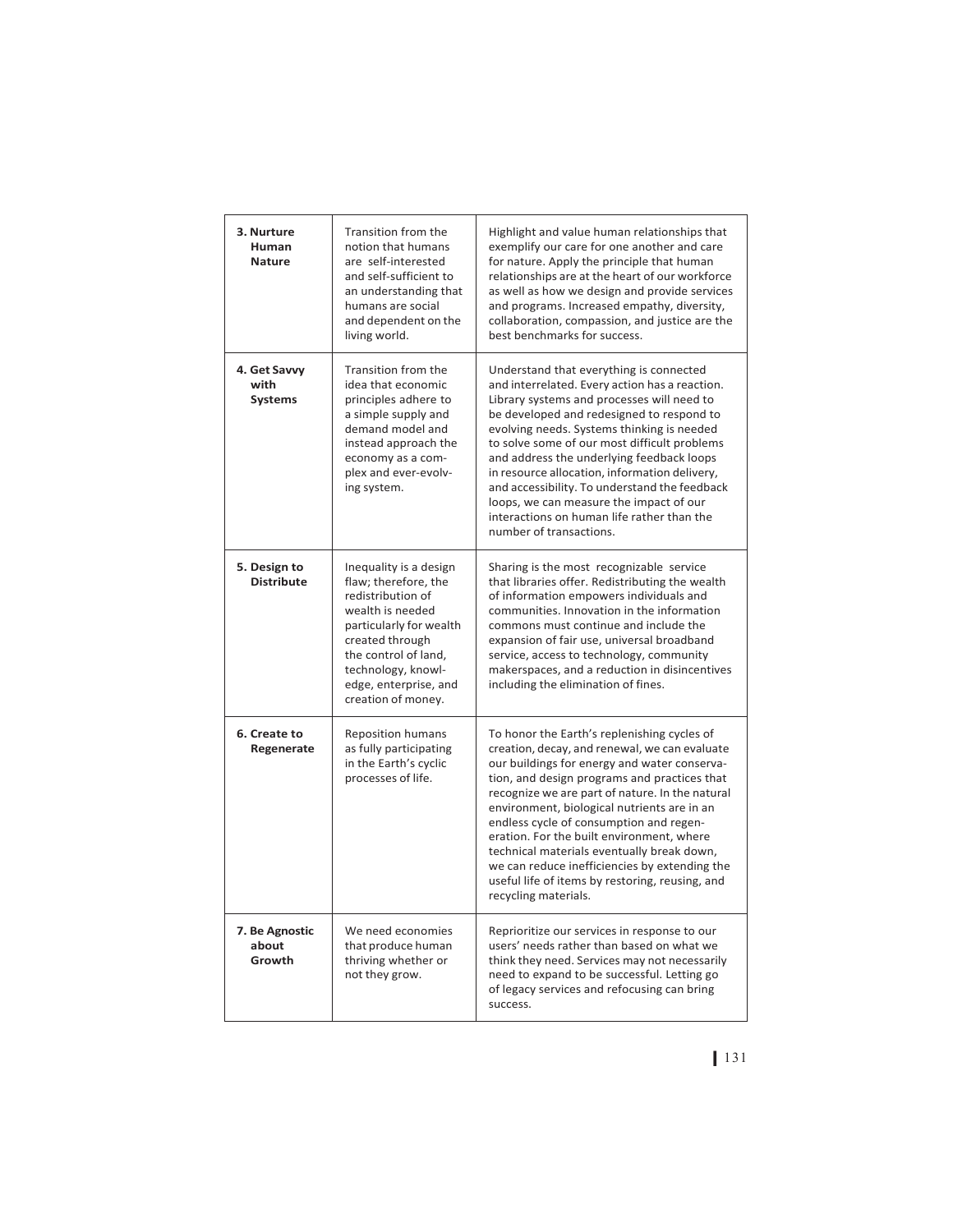# **Libraries Can Shape Human Nature**

To create a new economic system, one based on meeting the needs of all without exceeding the planet's limits, we need an understanding of what shapes human nature. With this as a foundation, we can develop programs and services that bring out the best in people.

For example, a tool-lending library with companion programming to encourage and empower individuals to do their own repairs may create a slight dip in tool rentals at the rent-a-center or a minor reduction in sales at the big box hardware store, but what is gained are all the repairs and upgrades that would not have occurred had it not been for access to free tools. Home improvements can reduce urban blight, boost home values, and correct problems before they grow into serious issues. Likewise, holding events where people can bring small appliances and learn how to repair them extends the useful life of items on the technical side. But on a larger scale, engendering the right to repair in our communities, rather than promoting a throwaway culture, ultimately saves natural resources and decreases the amount of solid waste that ends up in our landfills. And it is ultimately better for the planet.

In her book, Raworth also explains that the presentation of ideas influences people's behaviors. For example, when we shift our language from talking about library visitors as customers to community members, we can subtly but deeply change their attitudes and behaviors. The term customer is limited to a person's behavior in the marketplace, but the community member can address every aspect of a person's cultural, social, and economic life as well as convey a personal responsibility to the collective that is the local and global community.

## **Changing the Story**

Raworth encourages the reader to reimagine themselves and their organizations as people who thrive by connecting with each other and with the planet that is home to more than just human beings. To do this she presents five broad shifts, which libraries can use to construct a new and life-supporting economic persona:

1. *From self-interest to socially reciprocating.* Over the course of two centuries, economic theory came to be built on the assumption that competitive self-interest is humanity's natural state and the primary strategy for economic success. In reality, humans are one of the most cooperative species, as evidenced by our willingness to come together and help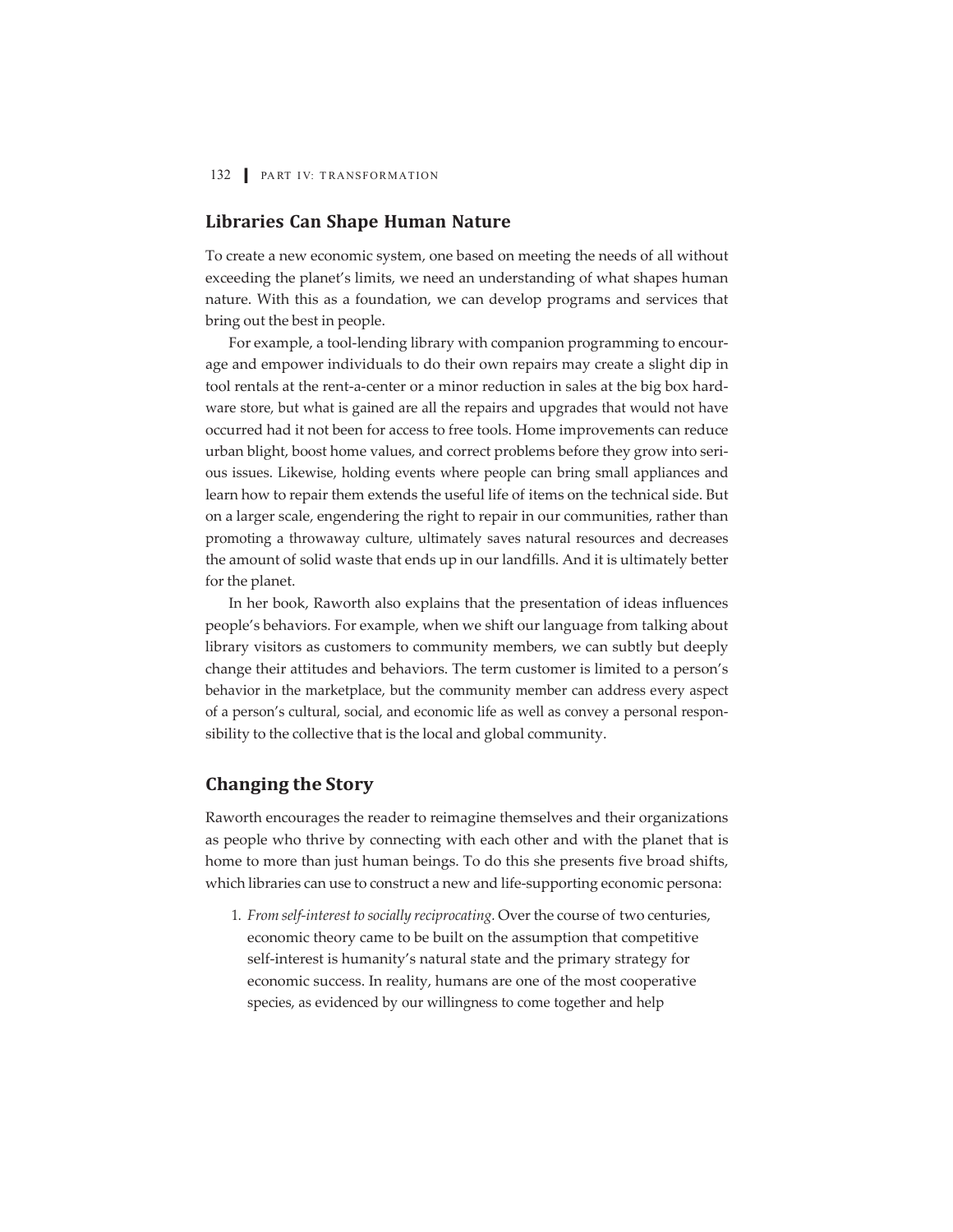those outside our family unit during catastrophic circumstances like Hurricane Sandy and the 9/11 tragedy. As an organization with a practice of cooperating and reciprocating, libraries can use their networks to support local communities by sharing and distributing resources and, thereby, increasing community cohesion.

- 2. *From fixed preferences to fluid values.* In doughnut economics, Raworth explains how Shalom Schwartz and his colleagues identified ten basic personal values, which are present within us all. These values are self-direction, stimulation, hedonism, achievement, power, security, conformity, tradition, benevolence, and universalism. Each of these values can be engaged if it is triggered. The strength of these values changes as a person switches between societal roles, and the more one value is engaged the stronger it becomes. What this demonstrates is that people do not have preset preferences and that human nature can be nurtured. Libraries can communicate and strengthen values that support the common good. For example, libraries could trigger the value of benevolence by holding a community food drive and reminding people that food insecurity is a national problem that can be addressed locally. Or they could encourage the tradition of being quiet in some areas of the library, allowing users to know there is a place where the behavior of silence is practiced and valued.
- 3. *From isolated to interdependent.* Depicting the rational economic human as an isolated individual was convenient for economic modeling, but in reality, social networks shape our preferences, purchases, and actions. Therefore, it may be possible to use libraries to harness the interdependence of individuals to influence the behavioral changes we seek. One example of this that we have recently witnessed is the rise of local seed libraries where community members work together to save and share, at little cost, the genetic bounty of the local vegetation in their area.
- 4. *From calculating to approximating.* The actions of humans are not as predictable as the economic models forecast due in part to the role cognitive bias plays in our lives. To counteract this, Raworth describes how researchers Richard Thaler and Cass Sunstein, uncovered a process known as "nudge policies," which are defined "as any aspect of the choice architecture that alters people's behavior in a predictable way without forbidding any options or significantly changing their economic incentives." Advertisers have been nudging our behaviors for close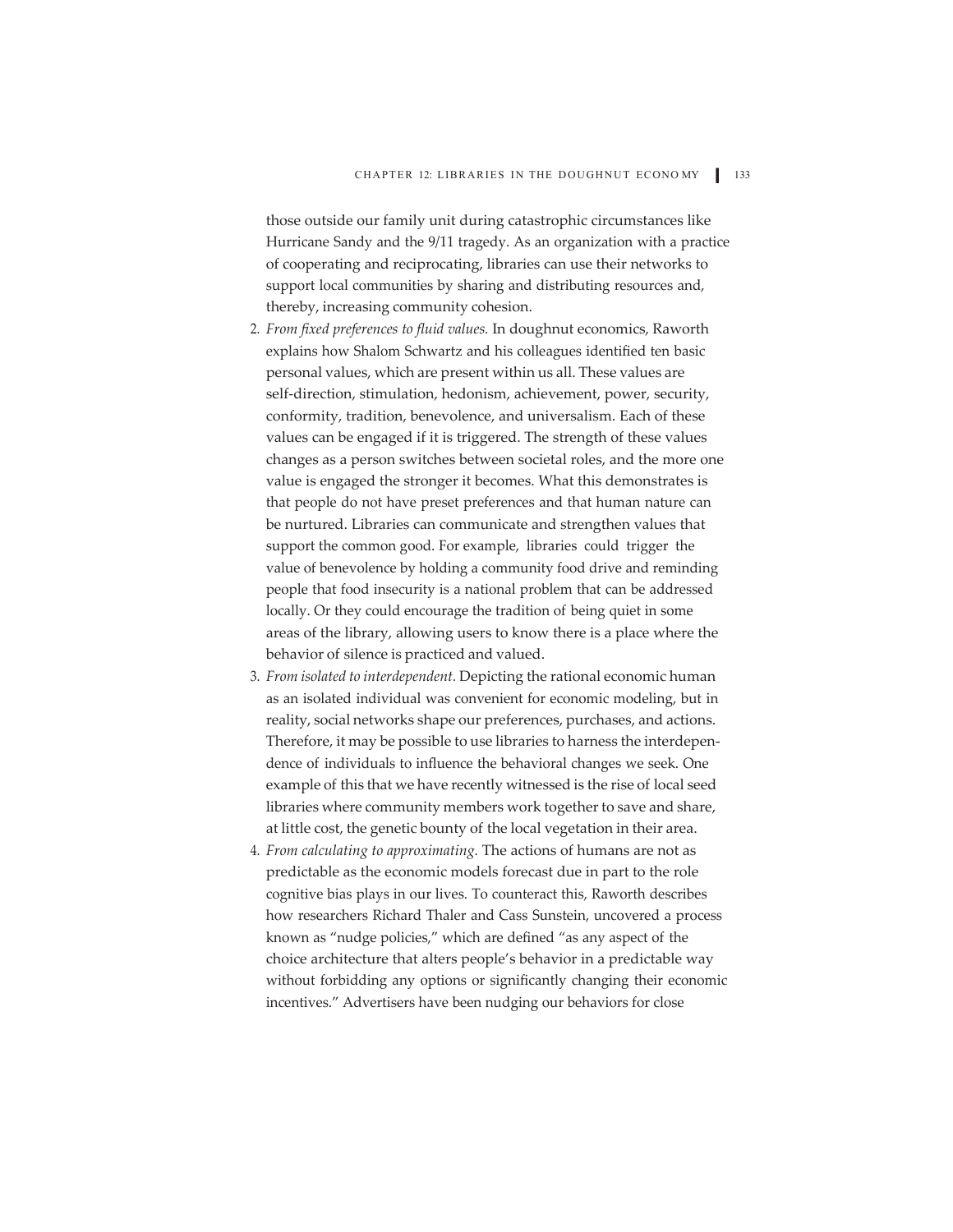to 100 years! The best way for libraries to promote actions to address climate change and sustainability may be to use behavioral nudges to influence personal behavior. A nudge action can be as simple as posting a note next to a light switch to turn off a light when leaving a room or installing reusable bottle refilling stations that displays a calculation of the number of plastic bottles saved from the landfill.

Libraries can nurture or nudge societal behavior by centering ideas and communication in the emotion of hope rather than fear. Next, by understanding what motivates people to change behaviors we must communicate *why* the change is needed. Libraries can then be an "evangelist" for ideas that help improve people's lives. And above all libraries need to exemplify the Core Values of Librarianship<sup>2</sup> by working for the common good.

5. *From dominant to dependent.* A new economic model must change the way we see humanity's place on the planet. Rather than placing ourselves at the pinnacle of life's pyramid, humanity must be woven into nature's web. Libraries too must find their place in nature's web. As more and more libraries embrace green architecture, environmentally sustainable practices, and valuing diversity in their workplaces and communities, libraries move closer to mirroring behaviors that are successful in the natural world.

## **The Knowledge Commons**

When envisioning the twenty-first century economy, Raworth dissects how the current economic system contributes to social inequality and environmental degradation. She highlights two strategies to address these problems: (1) redistribute wealth in its various forms, including knowledge; and (2) harness the power of the knowledge commons, which consists of knowledge and resources that are shared and equitably accessible by all via the internet, e.g., Wikipedia, GitHub, and open educational resources. In addition, she advocates for a circular economy that mirrors the natural life cycle and thus is regenerative by design. Even though Raworth's discussions center on economic activities, the principles behind her thinking can be applied to the library context and translated into library practices.

Raworth proposes different ways for the government to cultivate the knowledge commons and grow its potential. Among them is the recommendation that there be a policy to "ensure that all publicly funded research becomes public knowledge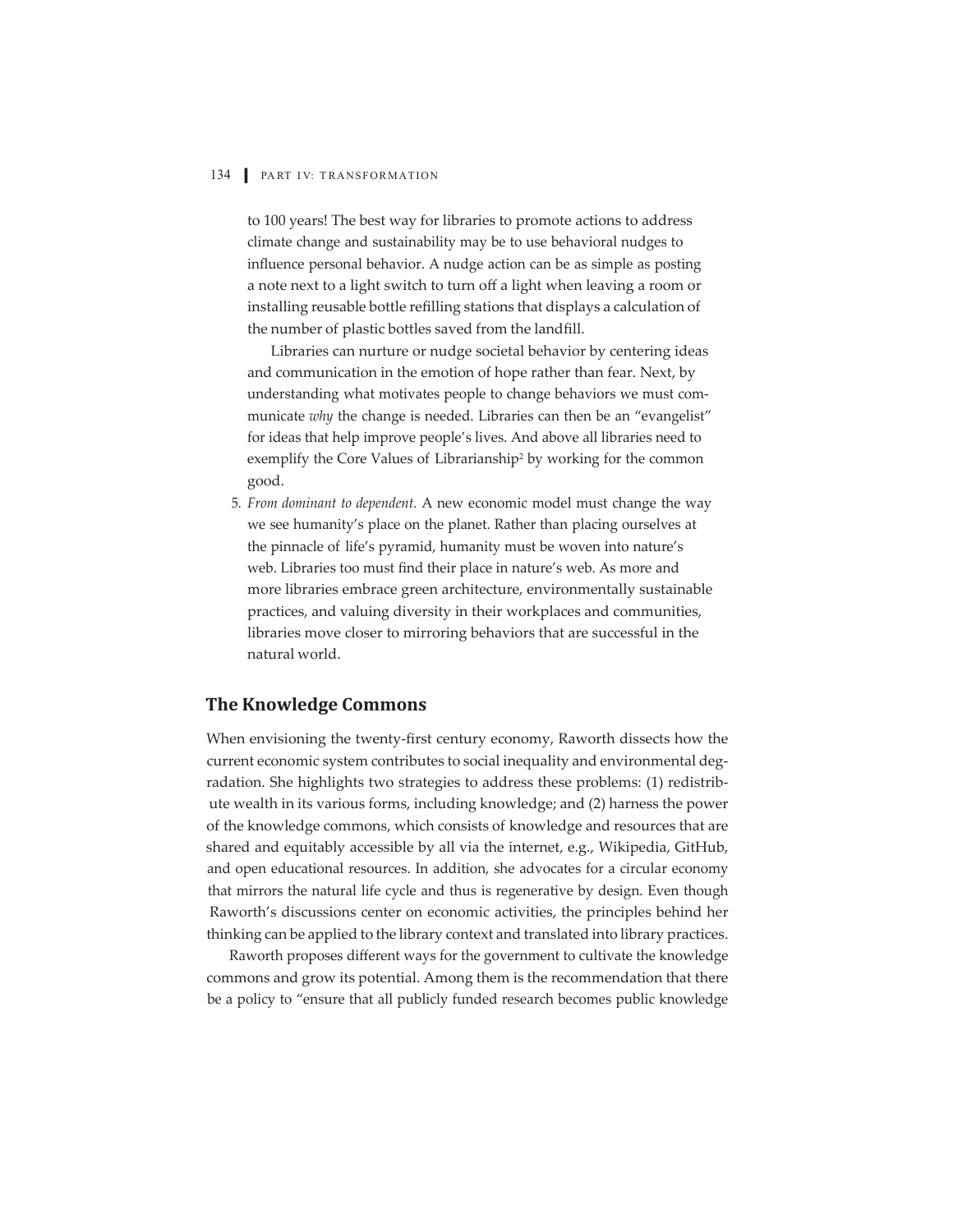by contractually requiring it to be licensed in the knowledge commons." In the United States, the federal government has already taken a step in this direction with the Office of Science and Technology Policy's (OSTP) 2013 memorandum on increasing access to the results of federally funded scientific research.<sup>3</sup> This policy has provided academic librarians with valuable opportunities to educate faculty and researchers about open access and the pathways to achieve it. Meanwhile, academic libraries and consortia representing them may want to strategize and leverage their resources to support promising and ingenious access models. With the rising global trend of requiring immediate open access to funded research, libraries can voice their support for an update of the OSTP memorandum in order to further people's access to and reuse of outputs (including published research, data, computational codes, etc.) emanating from federally funded research. Similarly, libraries everywhere can stand behind the UNESCO Recommendation on Open Science in order to build a global framework for efficient knowledge sharing.<sup>4</sup> Such actions would be especially beneficial to expanding the knowledge commons and facilitating innovation, which is essential in tackling a wide array of issues arising from climate change.

Another strategy Raworth brings up to strengthen the government's support for the knowledge commons is to "roll back the excessive reach of corporate intellectual property claims in order to prevent spurious patent and copyright applications from encroaching on the knowledge commons." Library workers can play a crucial role in this area by informing their user communities of copyright and the significance of fair use. ALA and the Association of College and Research Libraries have identified online resources that help people better understand how fair use is relevant and important to daily life and educational activities. Free online courses are also available for library workers and users alike to deepen their understanding of copyright and fair use.<sup>5</sup> Additionally, library workers can shed light on open licensing and the public domain when introducing users to the knowledge commons. Open licensing enables a copyright holder to share some of their exclusive rights with users under specified conditions, thus contributing to the dissemination and reuse of knowledge. The public domain is comprised of objects that are out of copyright and can be reused without restrictions. One effective way for libraries to raise the awareness of the public domain is to celebrate the Public Domain Day, which is the first day of every calendar year.<sup>6</sup>

To bolster the knowledge commons, Raworth also mentions "the set-up of community makerspaces—places where innovators can meet and experiment with shared use of 3D printers and essential tools for hardware construction."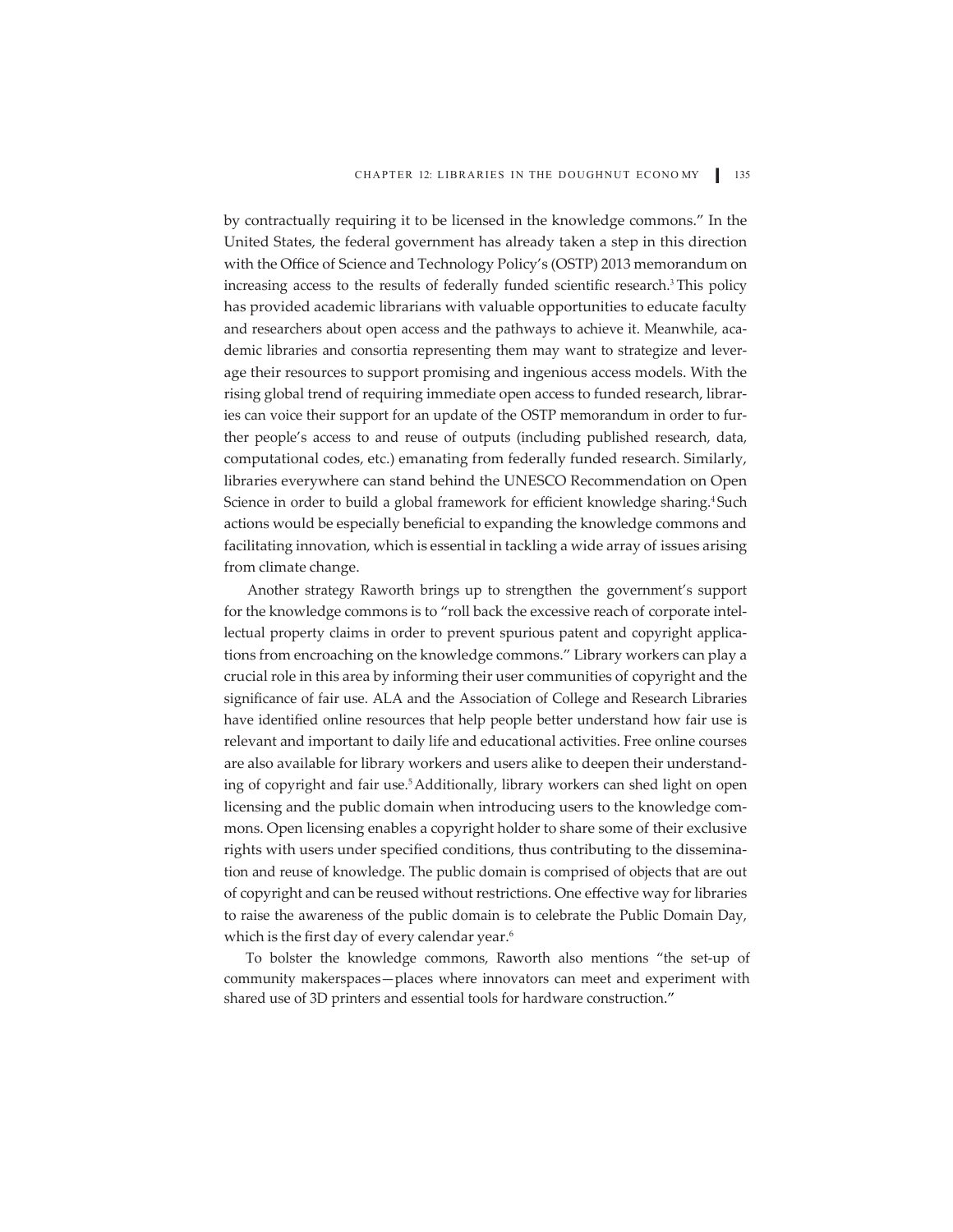Some public and academic libraries have already stepped up and provided their user communities with access to equipment and resources for experimenting and prototyping. Some have gone further and designated spaces for research, learning, or entertainment with the aid of virtual and augmented realities. Others have reserved space or organized events for the incubation of innovative ideas or group projects. In sum, there exist a variety of examples that illuminate how public and academic libraries can actively support and strengthen the knowledge commons.

In addition, as a steadfast advocate for sustainability, Raworth recommends that society adopt a circular economy that follows the "take-make-use-restore" cycle to minimize waste and ensure that resources become renewable. This regeneration-oriented mentality can be put into practice in education and lifelong learning through libraries' promotion of open educational resources (OER). Similar to open-source software, OER are openly licensed and thus enable users to retain, revise, remix, reuse, and redistribute (the 5R activities described by David Wiley).7 When promoting OER, library workers can educate users about copyright and open licensing. They can also encourage users (especially instructors) to give back to the knowledge commons by applying open licensing to new educational materials they have created or derived from existing OER. If the users become contributors to the knowledge commons, they expand and enrich what is already available there and actualize the "take-make-use-restore" cycle. In other words, library workers' promotion of OER can serve as a catalyst that helps make the knowledge commons more vibrant and sustainable.

As librarianship continues to evolve, it is likely that there will be other avenues for library workers to engage in the distribution and regeneration of knowledge. As long as we keep this goal in mind, new strategies to support and sustain the knowledge commons will likely emerge and grow.

### **The Mindset Challenge**

As described in the beginning of this chapter, our current economy is designed as a plane that takes off but never lands, going higher and higher, without acknowledgment that there are physical boundaries for that plane which make that flight trajectory unsustainable. The goal of doughnut economics is to create an "S curve," bringing the global economy face-to-face with the "carrying" capacity of the Earth.

Common sense is noble as well as practical, and the theory behind doughnut economics makes perfect sense. There is work to be done at many levels of society to address the changes necessary—but how do we as library workers contribute to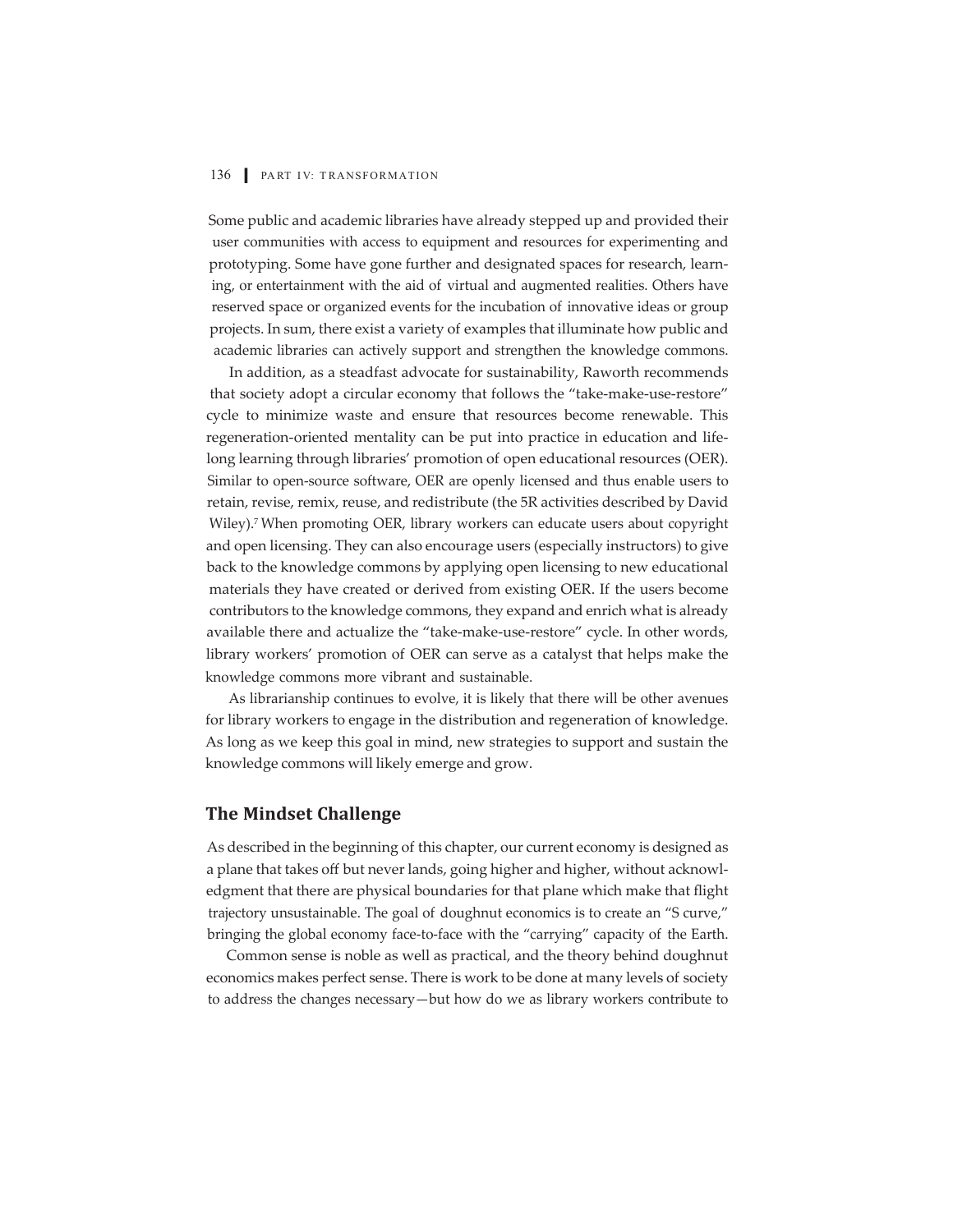the massive mindset shift necessary in a way that makes a difference?

We will need to allow the traditional roles of library professionals to emerge in both proactive and innovative ways. This will prove to be one of the most transformative methods of redistributing wealth in this country as we double down on the importance of owning our role as intellectual freedom fighters; using our purchasing power to preserve access to information, literature, and art; and taking a leading role to encourage the rise of an open-source knowledge commons that empowers people as policy makers, fixers, farmers, and entrepreneurs.

But a true mindset shift, one that moves unfettered growth for opportunistic monetization out of the center of existing economic theory and puts the wellbeing of people and our planet at the center of the future economic system, is the challenge of this century.

To ask people who are working to earn money to survive; to feed, house, and clothe their families; to ensure the health and safety of their children; and to work toward building a new economic system is a tremendous ask, one that will require clarity that we are not just dismantling the current economy and leaving people to their own devices but that we are building a new economy, and one that respects workers' rights, planetary boundaries, and puts well-being at the heart of decisionmaking.

This mindset shift requires the celebration of place, local businesses, and social entrepreneurship. It requires connecting more people with nature, with their neighbors—particularly connecting people with those in the community that they otherwise would not interact with through their usual social circles.

This will require library leaders to talk differently about what a library is and how we do business. It will require us to participate in workplaces that are centered in well-being. It will require youth service librarians to embed eco-literacy, empathy, and civic mindedness into services and programs at a deeper level. It will require collection development managers to connect with readers and researchers in new ways and to define collections more broadly, beyond traditional library materials. It will require adult programming librarians to have an ethos that puts social cohesion, engagement, and empowerment at the center of their thinking. It will require the operation and construction of library facilities that do not just use up natural resources but put back positive assets into the ecosystem.

As library workers continue to embrace new ways of serving their users, there is a clarion call to help our communities and those we serve to focus on what truly matters in life and break what has become an addiction to a consumptive, extractive, and exploitive mindset that currently drives our economy.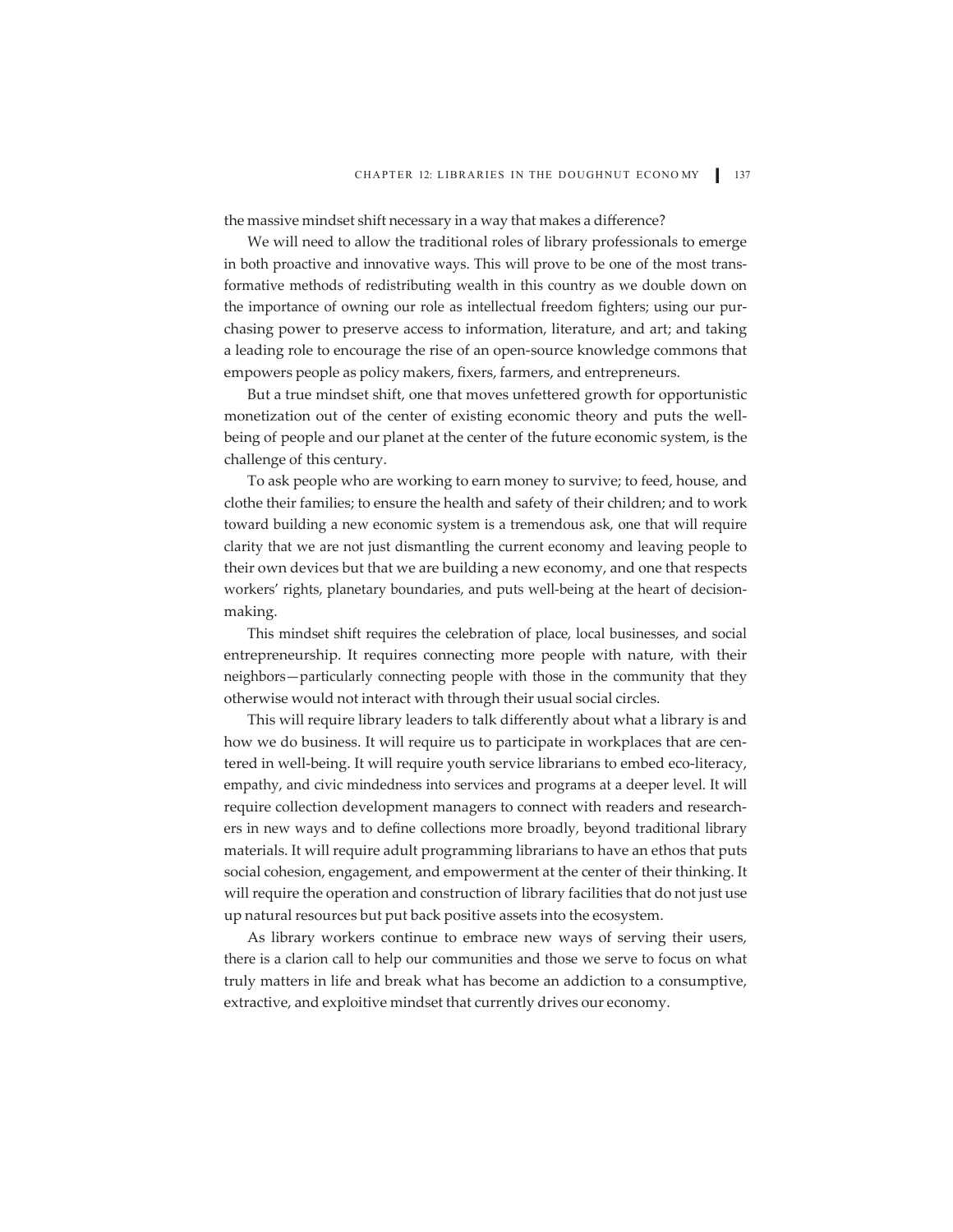Going forward Raworth shares in her book the findings of a study conducted by the New Economics Foundation which identified five simple acts that are proven to promote well-being.8 Libraries of all types are perfectly positioned to assist their users and communities with these five behaviors:

- 1. *Connecting to the people around us.* There are both passive and active examples of how libraries can and do connect people, from how we design and furnish our indoor and outdoor spaces to the experiences we design for library users and the wider community through the library. Libraries as connector is a clear role for libraries of the future.
- 2. *Being active in our bodies.* Although nostalgia for libraries of the past may mean many people do not imagine libraries as an active or activating force, modern libraries can reflect a core value of sustainability by having a focus on helping library workers, library users, and the wider community connected with ways to ensure their physical well-being. This could be as simple as offering yoga programs at the library, or providing exercise equipment for checkout, or hosting community meet ups for exploring the local community on foot or by bike.
- 3. *Taking notice of the world.* Library workers take great delight in helping library users understand how things work, the history of a place and things, as well as helping people understand current events. Through print and digital collections, programs, and access to a library of things, library users can explore cultures, events, and ideas from around the world. Libraries are unique in their intense devotion providing and preserving access to resources that enable this.
- 4. *Learning new skills.* As part of the education ecosystem, libraries routinely provide leadership to help library users learn new skills. The expansion of traditional literacies libraries teach within has been expanding and will continue to do so. Newer examples such as digital and media literacy combined with the advent of makerspaces and repair cafés, encourage community members to be engaged and empowered with how the world around them works.
- 5. *Giving to others.* Libraries by their very nature are gifts we give to each other. The extension of that founding principle to address acute needs in a community driven by disruption—from food pantries and technology distribution points to organizing platforms for programs like the Great Give Back<sup>9</sup> in New York State, where libraries facilitate community